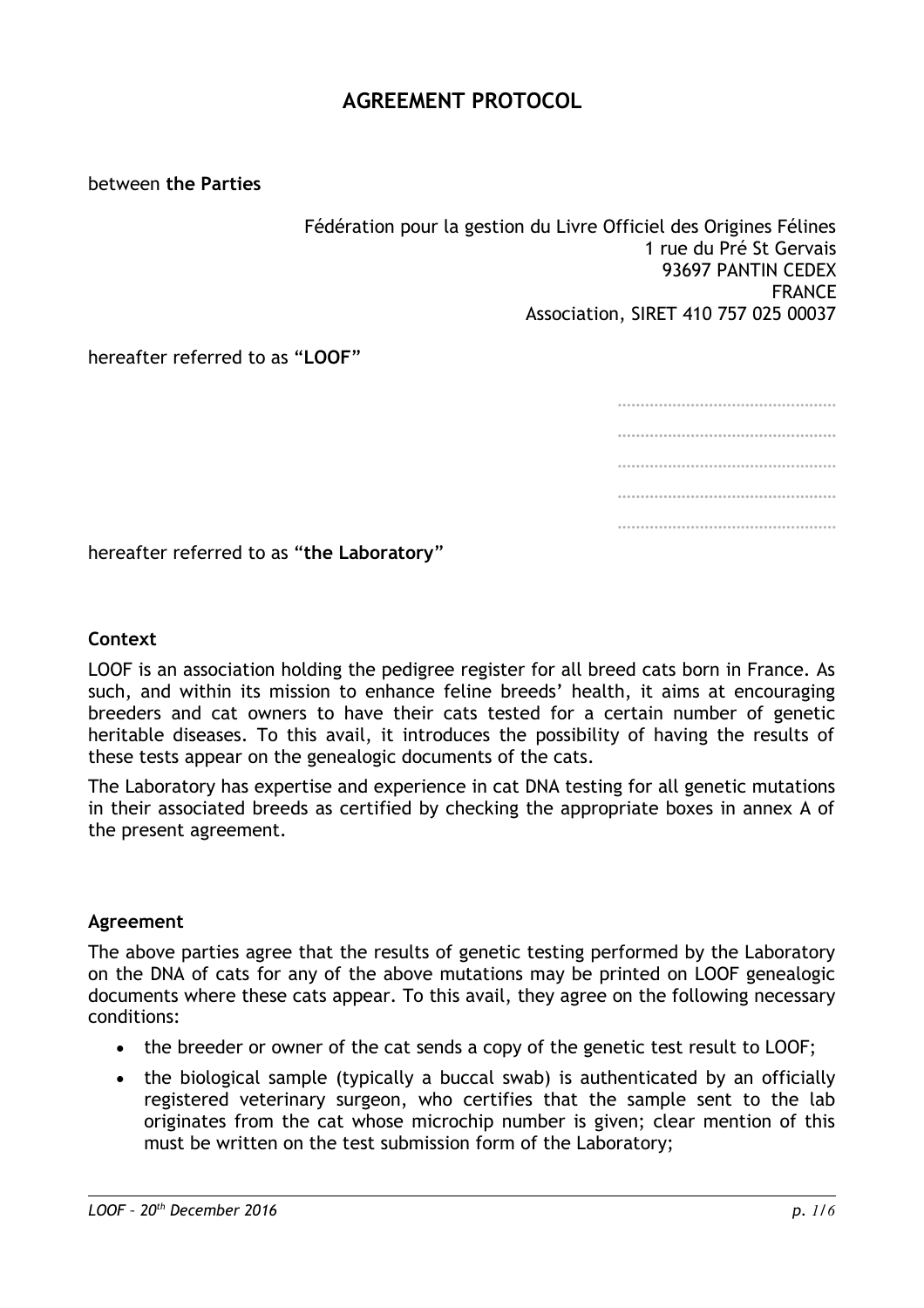- this veterinary surgeon is a different person (third party) than the cat breeder/owner;
- the test submission form used is compliant with the model provided by the Laboratory and given in annex B of the present protocol ; it includes the signature and stamp of the veterinary surgeon who certifies that the sample corresponds to the animal identified on the form; it must allow a non-ambiguous identification of who this veterinary surgeon is; the document must clearly specify that the sample must be sent under the veterinary surgeon's responsibility.
- LOOF will be informed of any future evolution of this submission form and will decide whether the new format is fit to be used in the current protocol or not;
- the test result document issued by the Laboratory is issued on the lab's official paper, mentions the cat's identification number, the date of sampling and the coordinates (first and last name, official order number if available, e-mail address and/or telephone number) of the vet who has sampled the cat; this mention of the vet implies that the Laboratory has checked that the submission form was signed and stamped by the veterinary, who may be contacted for any check;
- this test result document is compliant with the model provided by the Laboratory and given in annex C of the present protocol;
- LOOF will be informed of any future evolution of this test result document and will decide whether the new format is fit to be used in the current protocol or not; previous formats may also be accepted by LOOF for tests done before this protocol was signed, subject to their offering the minimum level of security defined above;
- the Laboratory assumes full responsibility, towards the breeder or owner of the cat or towards LOOF, for the validity of the results provided ;
- the Laboratory accepts to be interrogated by LOOF in order to authenticate a result, at least for some random samples or when there is a doubt; this interrogation is possible by e-mail at the following email address:

…............................................................................... or through a specific server whose details are given in annex. In any case, the answer delay shall not exceed 2 working days.

- LOOF publishes the coordinates of the Laboratory on its web site, with a link to the Laboratory's site where cat owners may find the applicable conditions and the price list for testing : ………………………………………………………………………………………………
- the Laboratory keeps LOOF informed of any changes in the list of tests it is able to carry on the different breeds of cats, including the availability of new tests as well as the removal of tests;
- LOOF keeps the Laboratory informed of any new genetic test potentially eligible for appearance on the LOOF genealogy documents, and any removal of the aforementioned tests.

Both parties will do their best effort to advise the other party of any inconsistency or fraud that they might have become aware of regarding the concerned test results, with an aim in improving the reliability of the whole process.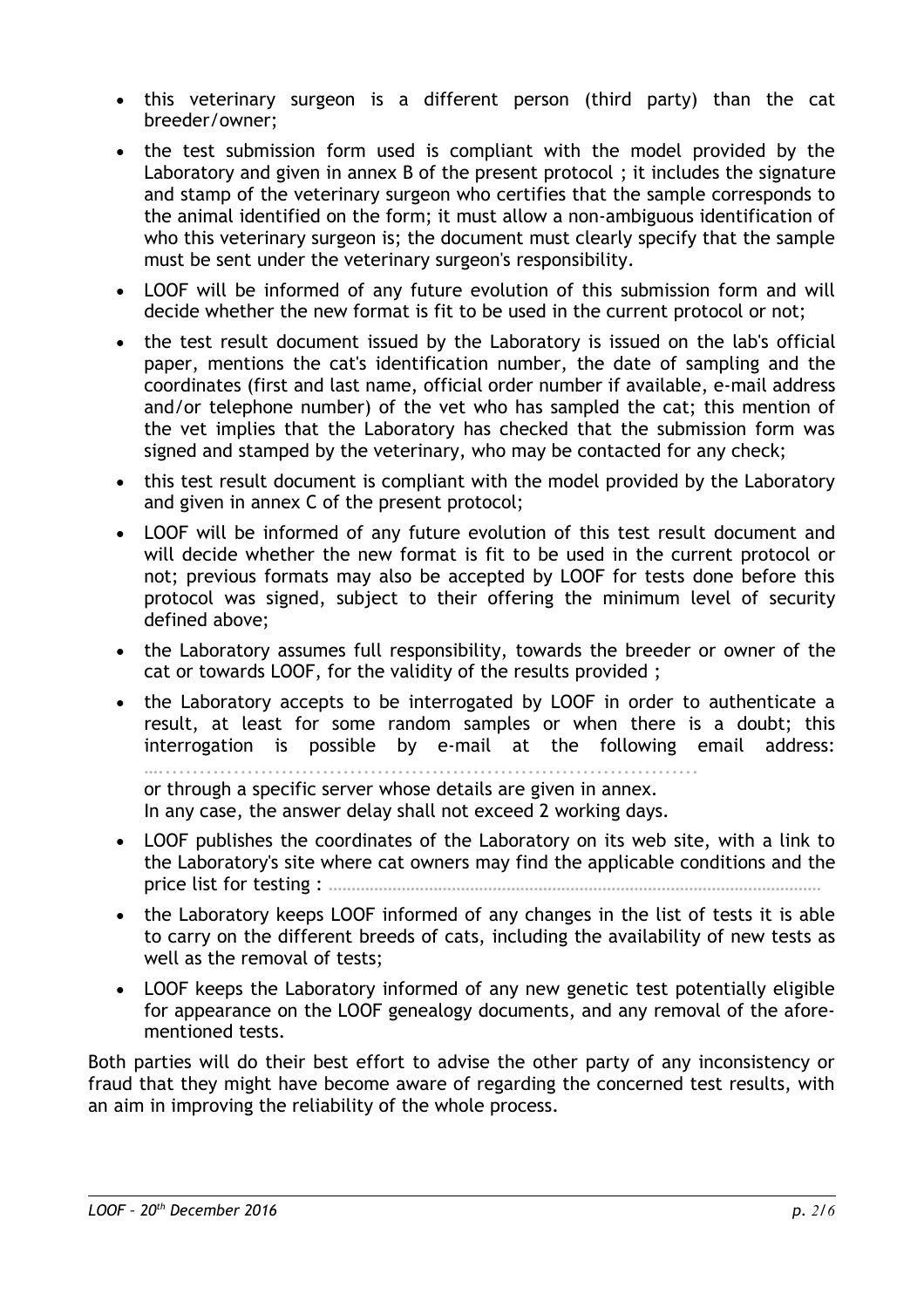#### **General dispositions**

Both parties to the present protocol also agree that :

- 1. The present protocol is not limited in time.
- 2. The Laboratory is informed that LOOF has signed similar protocols with other laboratories ; therefore, it may not claim any exclusive rights with LOOF for the realisation of DNA tests for the mutations listed in annex A of the present protocol.
- 3. The Laboratory pledges not to interfere or harm LOOF in any way, whether regarding the management of the pedigree register for breed cats born in France or in the relationship between the breeder or owner of the cat and LOOF.
- 4. This protocol does not lead to financial compensation of any form between the Laboratory and LOOF.
- 5. This protocol may be terminated at any time by any one of the parties, without need to justify the reasons and without compensation, by a registered letter with recorded delivery sent to the other party, with one-month advance notice.
- 6. In case of difficulties linked to the interpretation of the present protocol, to its application or upon its termination, not solved between the parties, French law will be the sole law applicable, with Bobigny's « Tribunal de Grande Instance » being the only court of competent jurisdiction.
- 7. Although all efforts have been put in having the current English version of the protocol fully consistent with the French version, the French version takes precedence over the English version in the event of a divergence of interpretation between them.

Signed in two copies, on ................

*(stamp and signature of the person authorised to act on behalf of each party)*

For LOOF, Marie-Bernadette PAUTET, president For the Laboratory,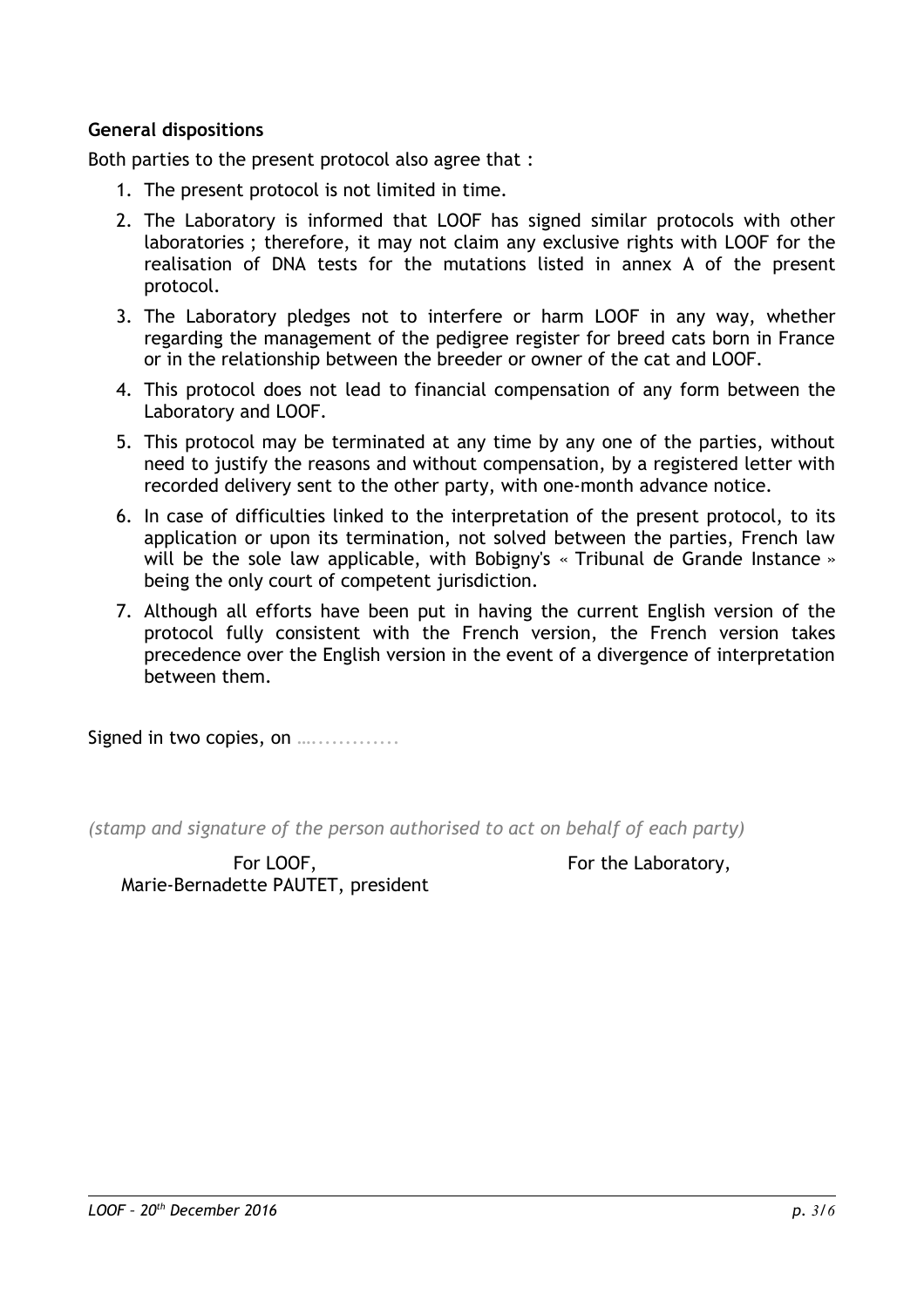# Annex A-1

### List of Genetic Mutations and the Associated Breeds December 2016 version

*Each box in the first column shall be ticked individually to mean that the Laboratory has expertise and experience to perform the corresponding test. In order to avoid ambiguities, the total number of checked rows shall be summarized below the table.*

| Check if<br>available | <b>Disease</b>                      | Abr.          | <b>Concerned Breeds</b>                             | Gene          | <b>Mutation</b>             |
|-----------------------|-------------------------------------|---------------|-----------------------------------------------------|---------------|-----------------------------|
|                       | <b>GM1 Gangliosidosis</b>           | GM1           | Korat<br>Siamese/Oriental (and<br>longhair)<br>Thai | GLB1          | c.1448G > C                 |
|                       | <b>GM2 Gangliosidosis</b>           | $GM2-K$       | Korat                                               | <b>HEXB</b>   | c.39delC                    |
|                       | <b>GM2 Gangliosidosis</b>           | $GM2-B$       | Burmese/Bombay                                      | <b>HEXB</b>   | c.1244-<br>8_1250del        |
|                       | Glycogen storage<br>disease type IV | GSD4          | Norwegian Forest Cat                                | GBE1          | 334bp ins 5' -<br>6.2kb del |
|                       | Hypertrophic<br>Cardiomyopathy      | <b>HCM-MC</b> | <b>Maine Coon</b>                                   | MyBPC3        | c.93G > C<br>$[A31P]$       |
|                       | Hypertrophic<br>Cardiomyopathy      | HCM-R         | Ragdoll                                             | MyBPC3        | c.2460C > T<br>[R820W]      |
|                       | Hypokalaemic<br>Polymyopathy        | <b>HK</b>     | Burmese/Bombay                                      | WNK4          | c.2899C>T                   |
|                       | Progressive Retinal<br>Atrophy      | PRA-rdAc      | Abyssinian/Somali                                   | <b>CEP290</b> | $IVS50+9T>G$                |
|                       |                                     |               | American Curl                                       |               |                             |
|                       |                                     |               | American Wirehair                                   |               |                             |
|                       |                                     |               | <b>Cornish Rex</b>                                  |               |                             |
|                       |                                     |               | Munchkin                                            |               |                             |
|                       |                                     |               | <b>Ocicat</b>                                       |               |                             |
|                       |                                     |               | Siamese/Oriental (and<br>longhair)                  |               |                             |
|                       |                                     |               | Singapura                                           |               |                             |
|                       |                                     |               | Thai                                                |               |                             |
|                       |                                     |               | Tonkinese                                           |               |                             |

*Total number of checked boxes in the table of this page: .........*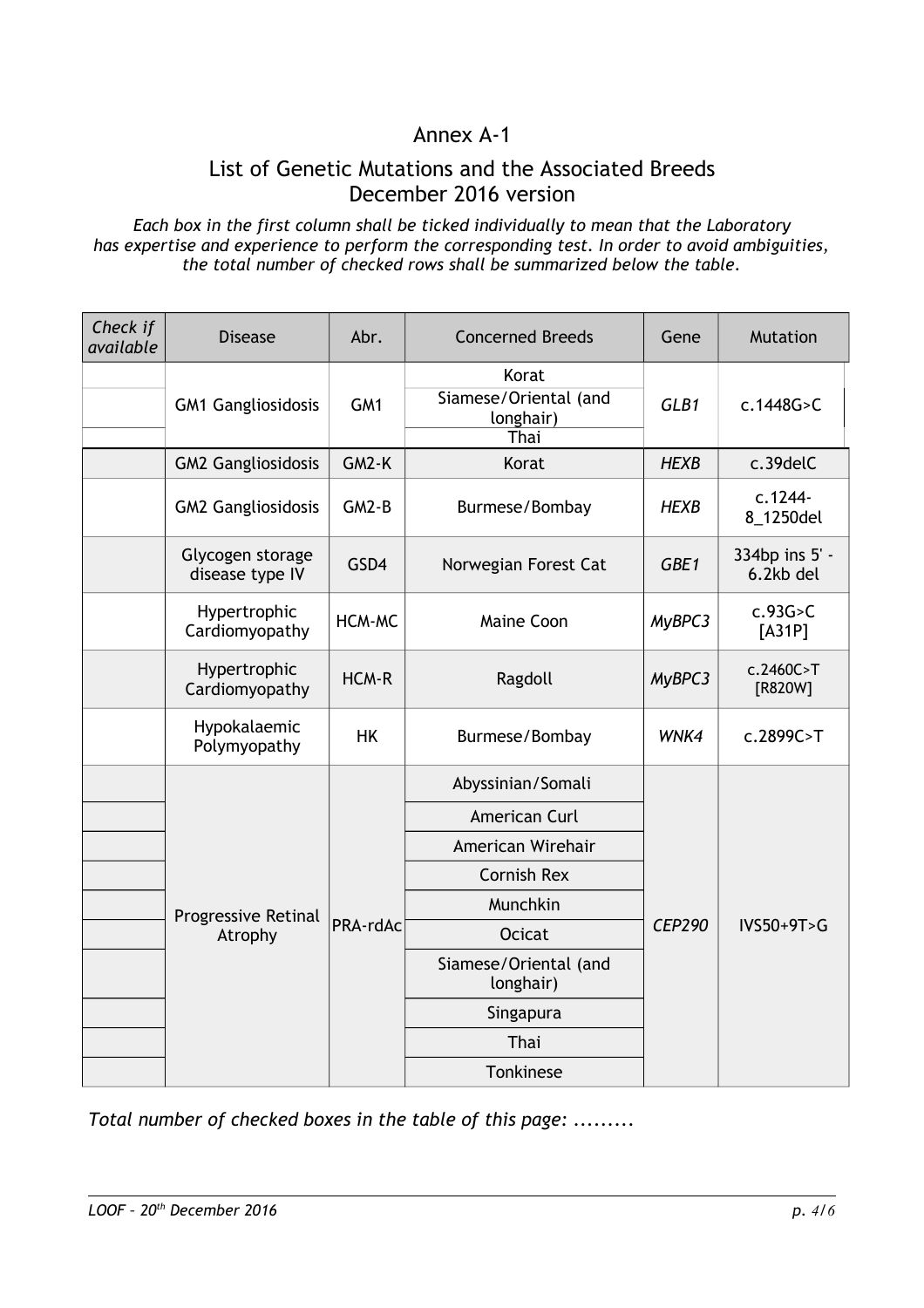| Check if<br>available | <b>Disease</b>                       | Abr.         | <b>Concerned Breeds</b> | Gene                    | <b>Mutation</b>                        |
|-----------------------|--------------------------------------|--------------|-------------------------|-------------------------|----------------------------------------|
|                       | Polycystic Kidney<br><b>Disease</b>  | <b>PKD</b>   | Persian/Exotic          | PKD1                    | c.10063C > A                           |
|                       |                                      |              | <b>British</b>          |                         |                                        |
|                       |                                      |              | <b>Burmilla</b>         |                         |                                        |
|                       |                                      |              | Scottish/Highland       |                         |                                        |
|                       |                                      |              | <b>Selkirk</b>          |                         |                                        |
|                       | <b>Pyruvate Kinase</b><br>Deficiency | <b>PKDef</b> | Abyssinian/Somali       | <b>PKLR</b>             | $c.693+304G > A$                       |
|                       |                                      |              | Bengal                  |                         |                                        |
|                       |                                      |              | Egyptian Mau            |                         |                                        |
|                       |                                      |              | LaPerm                  |                         |                                        |
|                       |                                      |              | <b>Maine Coon</b>       |                         |                                        |
|                       |                                      |              | Norwegian Forest Cat    |                         |                                        |
|                       |                                      |              | Savannah                |                         |                                        |
|                       |                                      |              | Siberian                |                         |                                        |
|                       |                                      |              | Singapura               |                         |                                        |
|                       | Spinal Muscular<br>Atrophy           | <b>SMA</b>   | Maine Coon              | $LIX1$ ( $\&$<br>LNPEP) | 140kb del,<br>exons 4-6                |
|                       | Spasticity                           | <b>CMS</b>   | Sphynx                  | <b>COLQ</b>             | c.1190G>A                              |
|                       |                                      |              | Devon Rex               |                         |                                        |
|                       | <b>Burmese</b><br><b>Head Defect</b> | <b>BHD</b>   | American Burmese        | ALX1                    | $c.496$ del<br><b>CTCTCAGGACT</b><br>G |
|                       |                                      |              | Bombay                  |                         |                                        |
|                       | Nudity                               | <b>NUDE</b>  | <b>Birman</b>           | FOXN1                   | c.1030_1033<br>delCTGT                 |

*Total number of checked boxes in the table of this page: ..........*